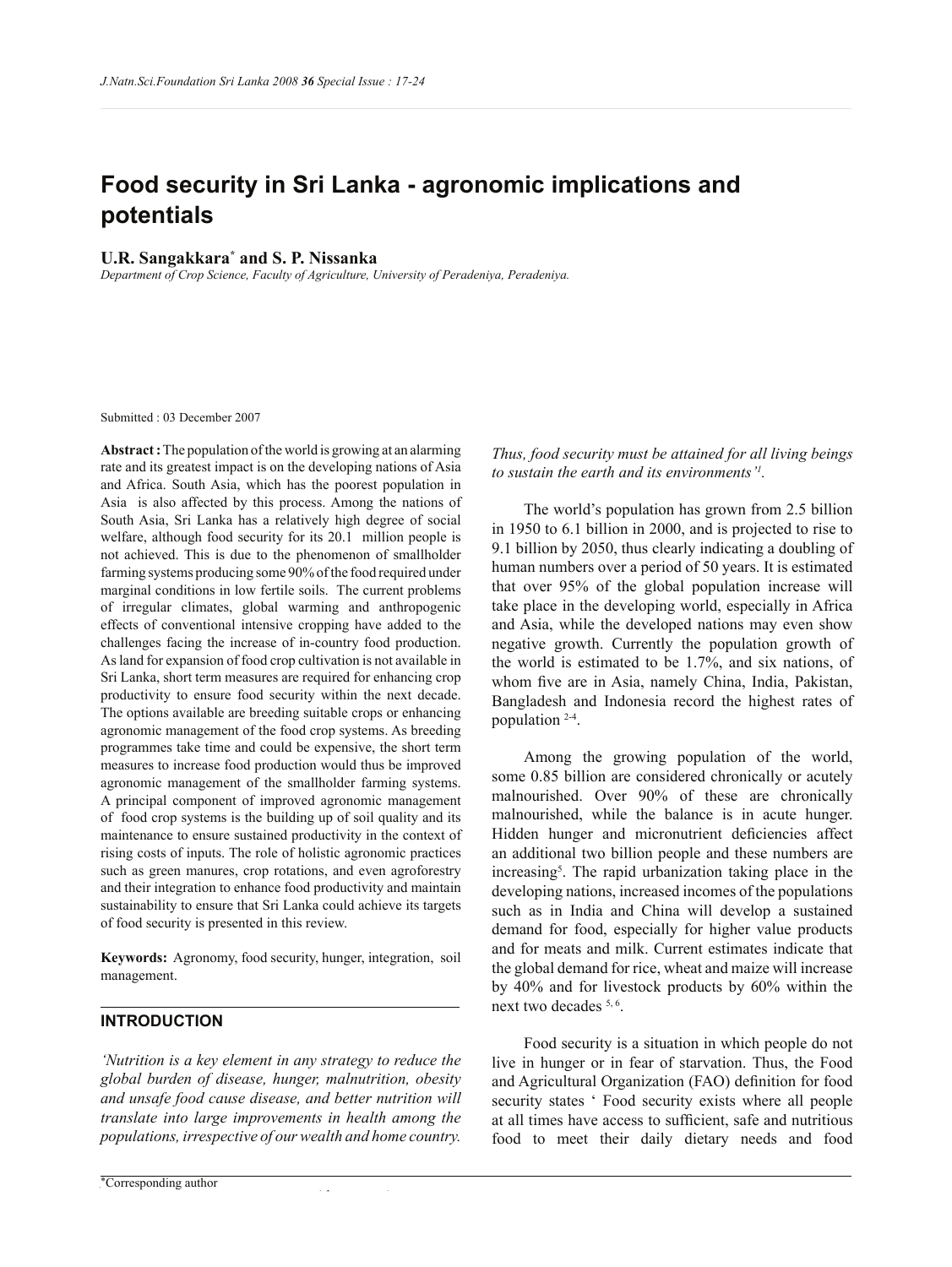preferences for an active and healthy life'. Similarly, the United States Department of Agriculture (USDA) defines food security as follows: 'Food security for a household means access by all people at all times to sufficient food for an active and healthy life. It includes at the minimum the ready availability of nutritionally adequate and safe food and assured ability to acquire acceptable food in socially acceptable ways' <sup>7</sup> . The alternative to food security is food insecurity, which ranges from food security to famine. It is defined as either chronic or transitory. Chronic food insecurity develops into vulnerability and then to hunger and famine, which is found in most developing nations of the world<sup>8</sup>.

 Food security has three dimensions, namely a) endemic hunger caused by poverty induced under malnutrition, b) hidden hunger caused by deficiency of micronutrients such as iodine, zinc and Vitamin A in diets, and c) transient hunger caused by natural calamities and civil conflicts. Thus, real food security must not only increase the availability of food for the market but also increase economic, social and physical access to a balanced diet, clean drinking water, environmental hygiene and primary health care. These phenomena are not clearly seen in developing nations<sup>9</sup>, and the UN Millennium Goal to reduce the number of people going to bed hungry by 50%, by the year 2015, is not being

achieved. Hence, food security is a growing problem in all developing nations including South East and South Asia, where nearly 50% of the world's poor live and where some 70% of the population lives on less than 2 US\$ per day<sup>10</sup>. The problem is more acute in South Asia where Sri Lanka is situated, which is the home to some 44% of the world's poor and 40% of all food insecure people of the world <sup>11</sup>.

#### **Agriculture and food security in Sri Lanka**

Sri Lanka, the pearl of the Indian Ocean is an island of 65, 525 sq. km and home to 20.1 million people. It is blessed with a wide range of climates and seasons due to its terrain and abundant rainfall. The soil resources vary by region and thus by cropping systems, forest types and natural vegetation. These bioresource bases lead to a rich natural endowment of biodiversity and this determines the food security and influences on the lives of the Sri Lankan people. Thus, Sri Lanka is an agricultural country where some 60% of its population is involved in some form of food production or processing<sup>12</sup>.

 Sri Lanka has a rich history of placing a high value on basic human needs, thus channeling assistance and subsidies to the rural areas, which consist of small farms responsible for producing 90% of the food requirements of its population. These measures have been taken by



**Figure 1:** Spatial variation of percentage of poor households across (A) Provincial (B) District and (C) Secretarial divisions of Sri Lanka<sup>13</sup>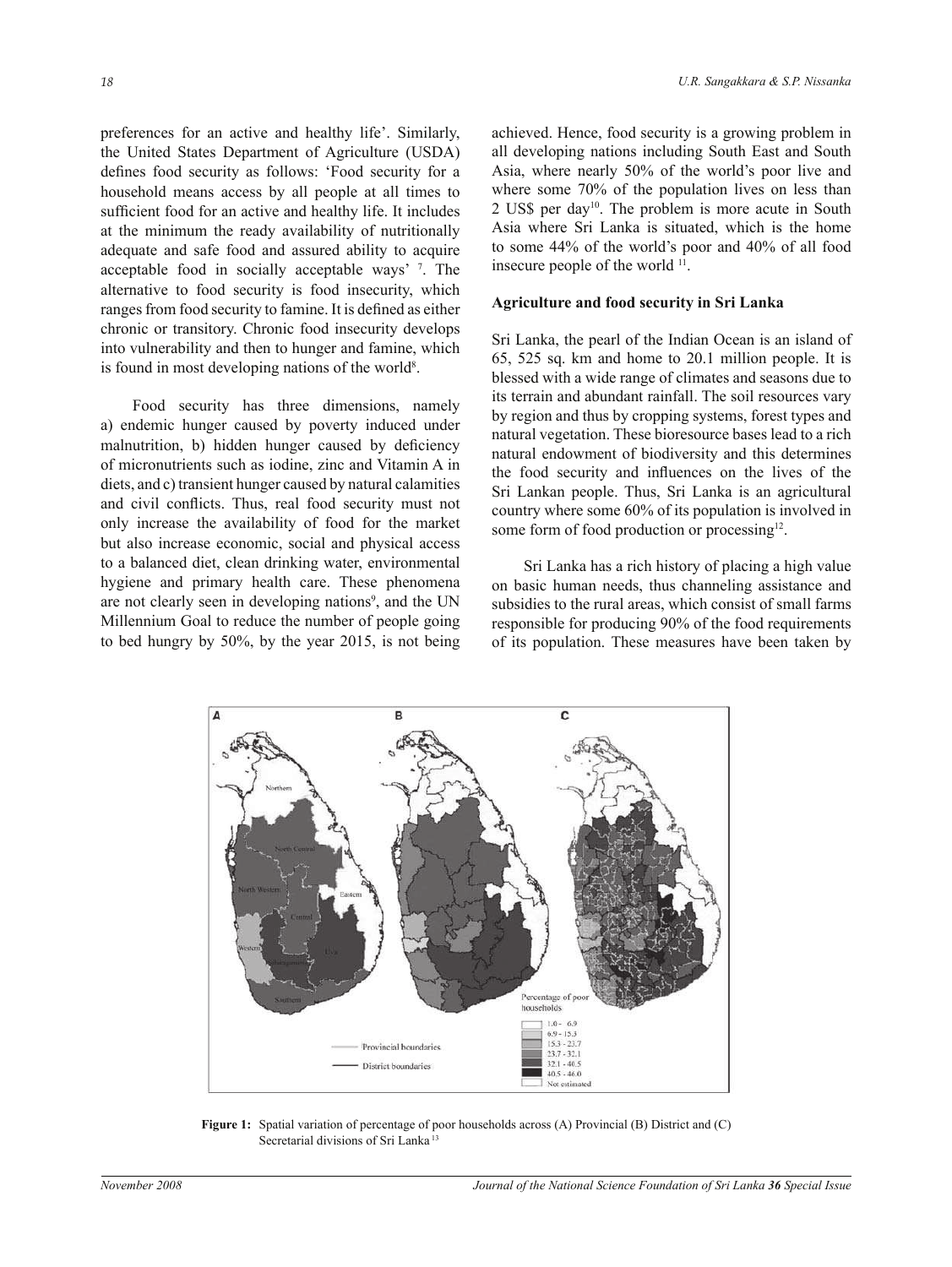successive governments to provide food security for the nation and offer employment, while attempting to ensure that people, especially the poor, have access to primary health care, adequate food and basic education. Thus, the nation has achieved significant advances in some areas of human welfare when compared to other low income countries of the region and the world<sup>13</sup>. However, approximately 25% of the population of the nation still remain below the official poverty line <sup>14</sup>, and the majority of these people live in the rural regions (Figure 1)  $^{13}$ .

 The agricultural sector of Sri Lanka, like in most developing nations, is crop based <sup>15</sup>, and is the primary source of employment to the rural populations. It accounts for 18% of the GDP, and 60% of the population largely depends upon this component for their livelihood. It also provides employment directly to 32% of the population. Furthermore the agricultural sector is principally crop based, which consists of the plantation and non plantation sectors. While the plantation sector provides some 1.5 million people employment, it contributes to 15 – 16% of the agricultural GDP. In contrast, the non plantation or domestic food production sector produces food for the people and hence has a direct bearing on food security. The sector is dominated by the rice crop and smallholdings, where over 70% of the farmer holdings are less than  $1ha^{16}$  ,and today over 90% of the country's food requirements are met by this sector<sup>17</sup>. The other subsidiary food crops consisting of tubers, spices and condiments, vegetables and fruits are also produced in smallholdings, and they do suffer competition from cheaper prices offered to these same commodities from neighbouring nations such as India and Pakistan. Hence, food production in the country has been stagnant over the last decade<sup>16</sup>. Moreover, the agricultural economy of Sri Lanka is struggling to gather momentum to provide larger quantities of food for the nation and also to generate employment, despite the allocation of substantial resources to agriculture and agricultural infrastructure, and for implementation policies such as the Structural Adjustment Policy<sup>18</sup>. Yet for all the agricultural sector of Sri Lanka has not increased its food supply potential over the last few years <sup>16</sup>.

 Sri Lanka has made significant advances over its neighbours in South Asia and also over most other countries with comparable or even higher per capita incomes in terms of many social indicators such as literacy levels, infant mortality and life expectancy. However, food insecurity is still a major problem at household levels in Sri Lanka, where the average dietary intake of energy is below the minimum level of 2200

cal per day. Furthermore, reports 12,16 have indicated that some 37% of men and 33% of women suffer from chronic energy deficiency, while 33% of children below 5 years of age are malnourished, and 13% of this number is acutely affected. These inadequacies are concentrated among the poor and people displaced by the civil strife which has plagued the nation for over two decades. The rural poor in the dry regions where irrigation facilities are not available (i.e. the remote regions of Moneragala in Uva and the Anamaduwa regions of the North Western provinces) suffer from food insecurity, and recent estimates suggest that their energy intake is some 60% of the daily needs. Thus, food security or insecurity is of significant concern to the Government of Sri Lanka and although many agencies, both governmental and non governmental, attempt to solve it through different programmes and activities, the process poses a major challenge<sup>18</sup>.

#### **Problems of food supply in Sri Lanka**

When compared to the plantation sector, small farmers of the food crops sector are an integral part of South Asian and Sri Lankan Agriculture<sup>19</sup>. They are characterized by a high degree of diversity and complexity and the farmers live in the shadows of poverty and hence of food insecurity, in contrast to most farming communities of the developed world. In Sri Lanka, while most rice farmers in the major producing regions where irrigation is available have benefited by the very recent fertilizer subsidies, and the intensive vegetable farmers in the hilly regions have made profits and reaped benefits from cropping enterprises, other minor food crop sectors, especially in the rural regions face many difficulties. Among the many problems faced by these rural farmers who grow food crops under difficult conditions, attention should be directed towards features such as soil degradation caused through improper land use and erosion, intensive cropping to grow some crops for food and sale without paying heed to soils quality through the addition of organic matter during the seasons and in interseasonal periods, lack of infrastructure such as irrigation, low input use, low economic efficiency and poor managerial strategies<sup>19</sup>. Furthermore, these farmers are resource poor people living and working in harsh or less fertile environments. Farmers in these rural regions also have little access to major decision making processes and new technologies, although most have secured tenure through different laws implemented by the successive governments over the years since independence. They also have the capacity to adapt and survive hardships and use the meager resources judiciously. However, the problems of food production by these farmers do not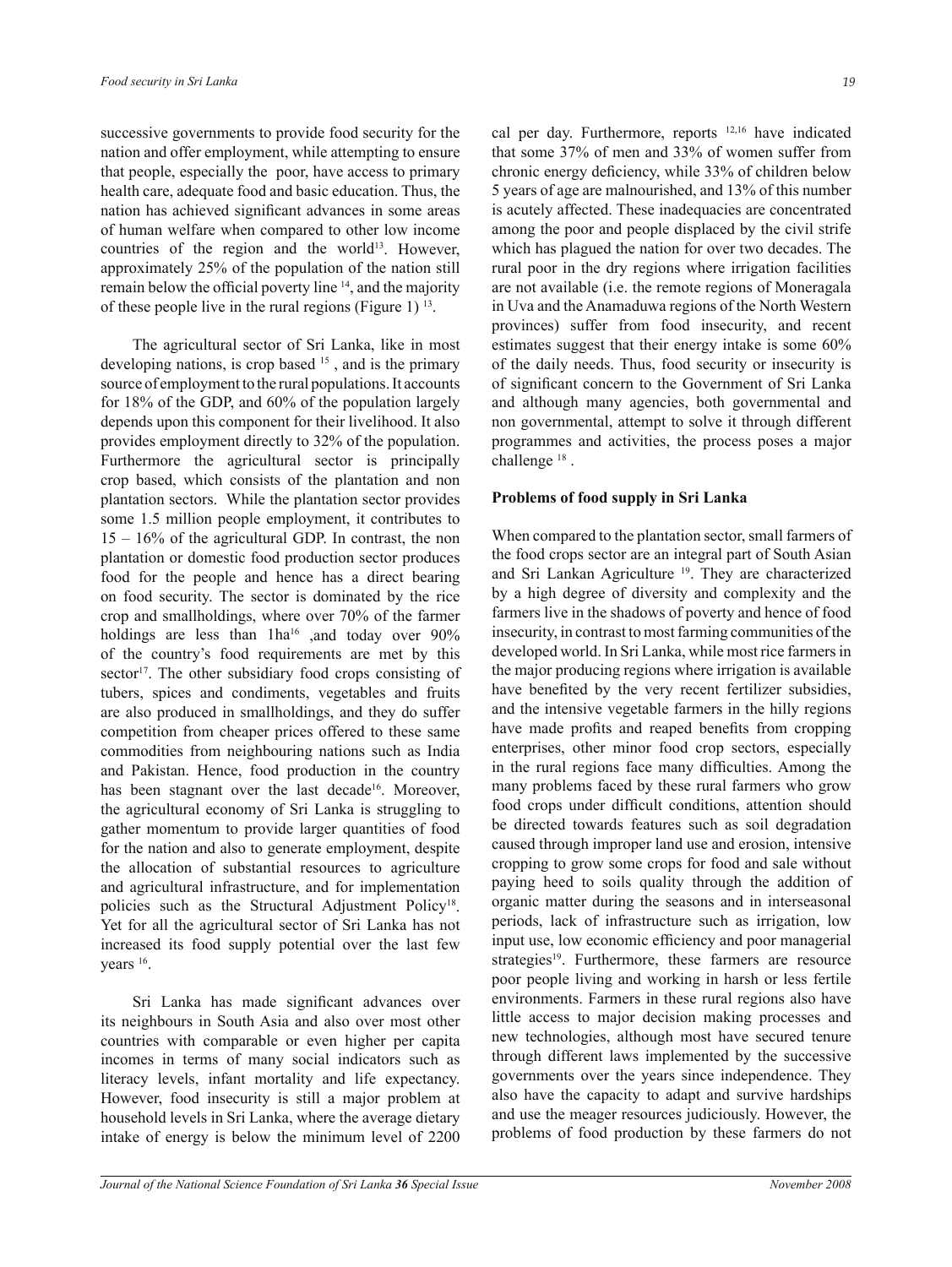end with these conditions. The problems in contrast are further compounded by the phenomena of not having access to good planting material, duties imposed upon inputs (except fertilizers for rice), high labour costs in comparison to those of India and Pakistan, and post harvest losses due to improper harvesting, packaging, transport and storage. All these and the present increasing costs of all commodities along with the fluctuations of exchange rates and inflationary trends compound the problems of food production and food security in Sri Lanka<sup>16, 20, 21</sup>. Amidst all these problems faced by farmers, global changes and problems would also affect the food production sector of Sri Lanka. Experts are becoming increasingly concerned about the implications of climate changes as a long term threat to agriculture and food security<sup>22</sup>. The general consensus is that changes in climatic conditions will affect agricultural productivity, especially that of food crops, and qualitative evidence indicate that developing countries near the lower latitudes such as Sri Lanka will especially be vulnerable to changes in the environment due to climate changes<sup>23, 24</sup>. This is further compounded by reports  $2^5$ which show that the two major tropical cereals are more vulnerable to global warming than temperate cereals (Figure 2). The predicted changes in temperatures of Sri Lanka for the next 50 years  $26$ , and its impact on water availability even for rice in the dry zone clearly show greater problems of meeting food demands by the growing populations in the coming years, which



Figure 1: Comparative reduction in yields of corn, rice, and wheat in the tropical and temperate regions as affected by rising temperatures (adapted from reference no. 25)

could lead to further increases in food insecurity in Sri Lanka, although studies on modelling <sup>23</sup> state that the impact of climate change will vary considerably across geographical areas of the nation, from losses of 67% to gains of more than double the current incomes and revenues. They state that the largest impact are anticipated in the drier regions of the North Central and South Eastern regions of Sri Lanka which produce most of the rice for the nation, while the intermediate and wet zones are likely to benefit due to predicted increments in rainfall.

### **Agronomic implications for food security**

Agriculture in Sri Lanka is very closely associated and dominated by crops and hence food security is also directly linked to adequate production of crop based commodities for both human and livestock consumption. As in all developing nations, the best land for agriculture in Sri Lanka is under considerable pressure as industrialization and urban sprawling have absorbed arable land from cropping. This is clearly evident in the land development programmes of most cities of the developing world <sup>27</sup>, which is also seen around the cities of Sri Lanka. This means that increasing quantities of food need to be produced from a shrinking land base and from marginal soils of suboptimal lands.

 Studies by the FAO highlight three strategies to enhance food security in developing nations. These are increasing crop yields, increasing intensity of cropping and cultivation of new land resources. Thus in 2000, surveys revealed that about 63% of increase in food production were from yield enhancement, 15% from increasing cropping intensity and 22% from cultivating new lands. As the land area for expansion is limited, especially in populous nations of South Asia such as Sri Lanka, with its 20.1 million people in 65, 525 sq. km, the short term measures for overcoming food insecurity could be by increasing yields and intensities both on optimal and suboptimal growing conditions<sup>28</sup>.

 Recent agricultural programmes in the developing nations of Asia were stimulated by the Green Revolution, which played a key role in achieving national food security and reducing rural poverty. It also prevented deforestation to some extent and reduced the expansion of cropping into environmentally fragile regions. However, the Green Revolution was also destructive in many regions and caused problems of salinity, fertilizer and pesticide contamination, and loss of soil quality in some of the world's most productive lands. The processes of the Green Revolution also lowered water tables in many regions. These problems began in the 1970's and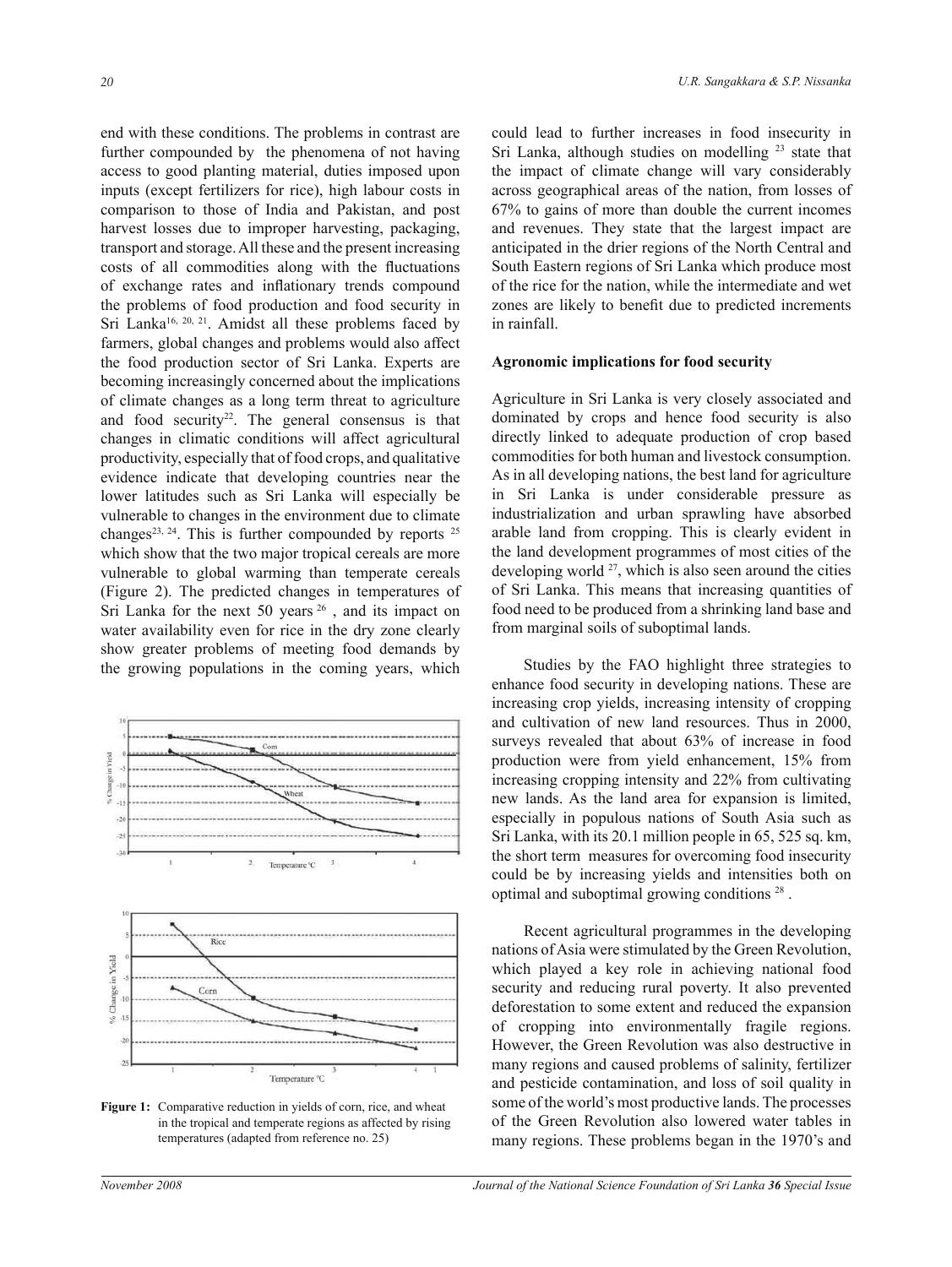evidence shows that yields of major food commodities such as rice peaked and in some instances even declined after a period of time 29, 30. In this scenario in South Asia, including Sri Lanka, the question that arises is – What solution could the farming community be offered to maintain and more importantly enhance food production for food security?

 Under conditions of limited and even diminishing resources, crop yields could be enhanced by two options, namely breeding and improved management <sup>31</sup>. The breeding programmes initiated by the Green Revolution, suitable agronomic and fertilizer practices, irrigation and remunerative markets ensured greater harvests. However, the current situation of stagnant rice yields in Sri Lanka after the 1980's with marginal increases, which are below population growth  $32$ , is attributed to a combination of adverse technological, ecological and marketing factors, which is sometimes referred to as "Fatigue of the Green Revolution" and poses a fresh challenge to the agricultural communities of the developing nations. Hence, attempts need to be made to reverse this declining trend and ensure adequate food to achieve food security<sup>9</sup>.

 Conventional plant breeding is a time consuming process and once new crops and varieties are bred or selected, they have to be tested over time and in many locations. The use of genomics in plant improvement has made significant progress. However, reports<sup>33</sup> state that while the new technology has a significant contribution to make to agriculture of the developing world, the persistence of poverty in these regions demonstrates that their impact has been very low. This is attributed to the high costs of research and also the lack of relevant information on the management practices that is needed to optimize production in the new varieties and cultivars. The fear of genetically modified crops in food systems causing possible unforeseen problems also poses questions and hence it is evident that short term improvement in food security in the developing world can best be achieved by better agronomic methods and crop management to ensure higher and sustainable yields under conditions of diminishing resources.

### **Agronomic methods to ensure food security**

Small farms are the foundation of the South Asian food crop sector and this phenomenon is true for Sri Lanka. Their role in ensuring food security in the next two decades is of vital importance, and the most suitable options available under the present scenario for reducing food insecurity in the short term are improved methods of crop and even animal management, post harvest techniques and marketing<sup>19</sup>. Furthermore training, education of rural farming communities and infrastructure development will assist in this important venture<sup>9</sup>, although the production capacity of small farms is dependant on proper crop husbandry.

 Agronomic techniques required under the present circumstances of the developing world should enhance land, water and labour productivity. Smaller the farm greater is the need for increased productivity and sustainability. This in the present context means, the nurture of the soils in these degraded lands to maintain soil quality and productivity through agronomic means, and the use of integrated and low cost methods. In a comprehensive review <sup>34</sup>, this aspect was considered in detail, and the options available for agronomic regeneration of soil fertility especially in the tropical upland smallholder farms in Asia, with rice systems have been well documented <sup>35</sup>.

 Among the most important agronomic methods of maintaining productivity is the maintenance of soil quality and this is achieved through the application of organic matter to the tropical soils. The importance of this aspect cannot be emphasized to any great extent, especially in the context of Africa <sup>36</sup> that highlights the link between unhealthy people and unhealthy soils, due to the negligence of soil quality. Thus, organic matter and soil conservation measures are key indices of soil quality that need to be maintained because agriculture, especially crop production, has been subjected to anthropogenic influences through intensive and haphazard management, which has caused the degradation of soil and water resources <sup>37</sup> .

 The inclusion of organic matter or carbon to soils is best done through plant materials as green manures play a significant role in this context. The green manures can either be *ex situ* or preferably *in situ* applications, but its importance in ameliorating soil degradation is a feature that needs to be remembered in maintaining crop productivity and sustenance of soil health and quality on smallholder tropical farming systems. The potential benefits of green manuring could be listed as the improvement of soil physical, chemical and biological properties, and thus crop yields. Green manure also reduces leaching of nitrates, and hence lowers nitrogen fertilizer requirements for succeeding crops. Although the beneficial influences could vary from soil to soil, environmental conditions, green manure types and its management as well as its beneficial effects far exceed that of the difficulties. However, in the context of integrated farming for smallholders who strive to enhance yields on a sustainable basis, their benefits must be viewed in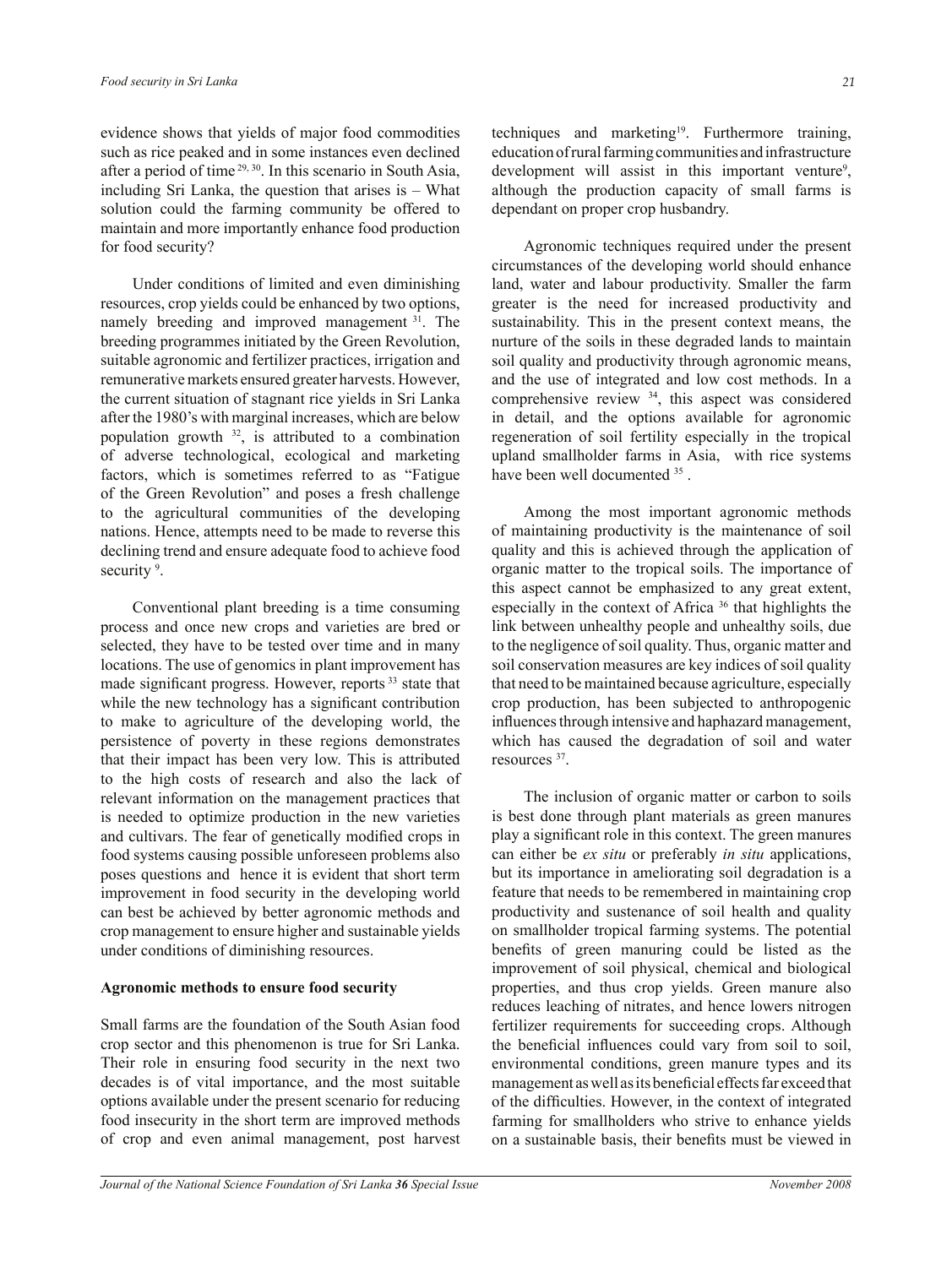terms of their inclusion along with chemical fertilizers<sup>38</sup>. Several studies thus have been quoted  $34$ , that highlight the benefits of green manures for crop productivity under Sri Lankan conditions.

 Sustaining soil fertility in tropical cropping systems through agronomic interventions could also be carried out through systems of mixed cropping, crop rotations, fallow systems, residue management and addition of organic matter from external sources such as composting urban organic wastes 19, 34, 39. All these systems have been researched by individuals under diverse environments, and the need today is to develop studies on comparative advantages and benefits of the different systems on an integrated basis. This vital information is currently lacking and hence is of importance in the short term to maintain and possibly increase yields and productivity, while sustaining the smallholder crops based farming systems of Sri Lanka and of other similar nations across the world.

 Agroforestry is another aspect of agronomy that has come of age, and today it offers a comprehensive programme to reduce land degradation and provide ecosystem services, especially to low income farmers of the developing world <sup>40</sup>. The combinations of trees and crops in spatial or temporal arrangements have shown the possibilities of enhancing food and nutritional security, while mitigating environmental degradation and offering a sustainable alternative to monocultures across diverse environments and landscapes. It also offers social benefits as well in situations of hazardous and degraded environments, while sequestering carbon which is of importance in today's context of global warming <sup>41</sup>.

The concept of an evergreen revolution <sup>9</sup> highlights the importance of overcoming the problems of soil fertility caused by the first green revolution and its systems of farming adopted principally by Asia from the late 1960's. The evergreen revolution places emphasis on agronomic methods such as organic farming, green agriculture, eco agriculture, effective micro-organisms agriculture, white agriculture and one straw revolution. In contrast, the second green revolution proposed <sup>42</sup> emphasizes the development of crops and varieties having the potential to produce higher yields in low fertility soils. The argument placed is that these crops would have the potential of improving productivity and sustainability of the low input farms found in the tropics such as in Sri Lanka and other similar nations. This concept is supported by the facts that include the long time lag required to increase soil quality in the tropics, where organic matter degradation is high, the current increasing

populations requiring food, on going soil degradation in most smallholder systems, and increasing costs of chemical fertilizers, which will call for crop species and varieties capable of growing and producing food under low fertility conditions. However, the identification and selection of such crops take time, whereas the need is for greater productivity at the present time, and here again the importance of agronomic methods is emphasized.

 Maintaining productivity of small farms *via* the addition of organic matter to soils in tropical Asia could also be carried out successfully by integrating animal husbandry<sup>19</sup>, along with the blending of natural resources. Animal manures offer an effective and efficient method of recycling nutrients as shown by an excellent case study in Thailand <sup>43</sup>. This study clearly highlights the benefits of integrating livestock and aquaculture into rice systems of Northeast Thailand, which out-performed the normal conventional monoculture systems in all dimensions of multifunctional agriculture, namely food security, environmental stability, economic and social functions. Although the integration of all these components may not be possible under conditions of Sri Lanka, such studies could offer significant mechanisms for enhancing productivity of the small farms which produce over 90% of the food requirements of our nation to develop the possibility of overcoming food insecurity on a sustainable basis. Thus comparative studies along these lines are of vital importance and hence should be considered as a priority in research, development and training programmes in the developing world such as that of Sri Lanka.

 The role of biotechnology in overcoming food insecurity in the developing nations has been presented very recently <sup>44</sup>, which highlight the importance of these processes to provide nutritious food to the poor populations. The processes of biofortification of traditional food crops could be used to enrich the diets and thus provide nutritious food. However the role of genetically modified crops in human diets is being debated and hence the acceptance of these crops, which are in the field trial stage is yet to be determined.

## **CONCLUSION**

Today, food security has become a major issue in the developing world and in Sri Lanka, where the government is trying to provide food for its people in the face of shortages, natural disasters and increasing prices of food commodities in the world market due to many reasons. The problems become greater in areas with degraded lands and in places where land is being degraded.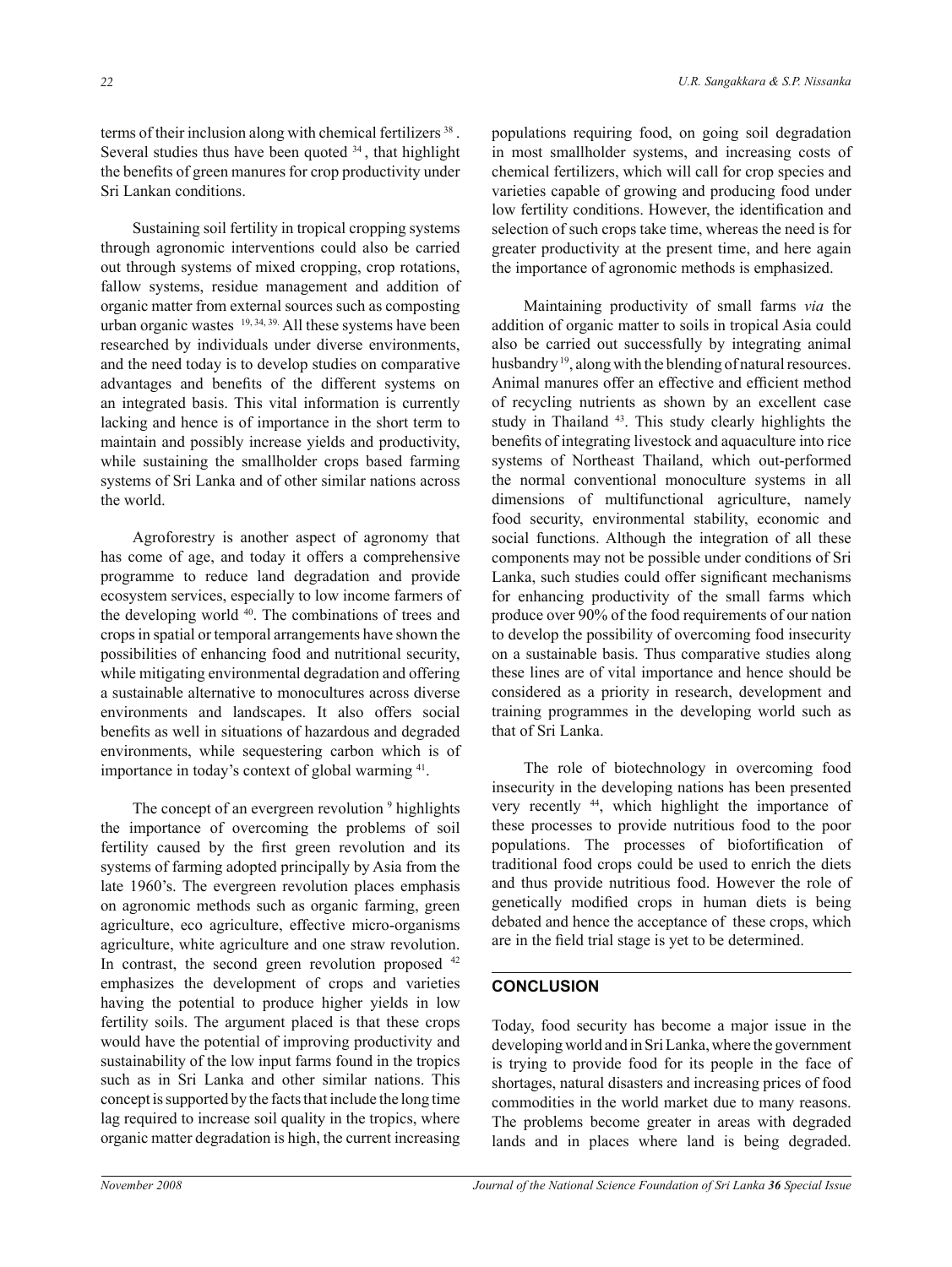Thus, the paradigm shift that nations such as Sri Lanka need to make to sustain food production is to develop holistic and sustainable crop and land management programmes that have been validated in other parts of the world. Research investment must contribute to the development of knowledge on more efficient methods of crop management and more productive means of crop production. The nation and its policy makers must realize that human carrying capacities of land is not only a national problem but also has a global impact, and an active programme should be developed to monitor and assess land degradation, while implementing national and international policies that facilitate access to food through a fair and equitable market system. However among all these, the first step is the development of sound agronomic management of cropping systems and their soils <sup>45</sup>.

 Agronomic management of crops begins with the selection of a good site for cropping through to variety and seed selection, land preparation, crop establishment, fertilizer management, weed, pest and disease control, provision of adequate moisture, and special measures such as mulching and harvesting at the correct time. At present, most of these practices are neglected in smallholder cropping programmes. Farmers prepare land haphazardly, use low quality planting material and do not manage crop nutrition optimally, over or under use pesticides, and harvest at times that would bring the highest income, rather than at the proper time of maturity. All these aspects need attention, as proper care for crops and soil would lead to reaping the benefits over a very short period of time in comparison to breeding programmes, that take time and involve high cost genetic research, which is the trend at the present time. If Sri Lanka needs to assure that its people have adequate food, emphasis should be placed to a greater extent on agronomic research that will have short term benefits, and such knowledge needs to be given to the farming community through education and training. It does not mean that nations such as Sri Lanka should give up breeding or genetic research. These are important, although in the short term, if the goal is to obtain greater productivity to ensure food security in a competitive world, where food crops may give way to biofuel crops thus causing food scarcity in the developing nations <sup>46</sup> , greater attention needs to be placed upon agronomic programmes. The threats of the impact of global warming also calls for better management of the existing crops to overcome heat stress and possible scarcities of water. All these clearly illustrate that in the short term food security in Sri Lanka is low with land recources limited for agriculture, high dependency on small farms

for providing food in the midst of rural poverty, but can best be achieved *via* better agronomic management of cropping systems. This would lead to greater yields from existing resources to provide a better nutrition to the peoples of our nation and similar nations of the developing world, thus providing holistic and better standards of living for both urban and rural populations.

#### **Acknowledgement**

The authors are grateful to the facilities provided by the ETH Zurich, Switzerland for compiling this paper

## **References**

- 1. WHO (2002). Reducing risks, promoting healthy life. In. : *The World Health Report 2002* (Ed. B. Campanini). pp. 1 – 168, World Health Organization, Geneva, Switzerland.
- 2. Cohen J.E. (2005). Human population grows up. *Scientific American* (Special issue): 26 – 33.
- 3. U.N. (2005). *World Population Prospects*: *The 2004 Revision Highlights*. Population Division, Department of Economic and Social Affairs, United Nations, New York.
- 4. Carvalho F.P. (2006). Agriculture, pesticides, food security and food safety. *Environmental Science and Policy* **9** (7-8) : 685 – 692.
- 5. Zhang W., Bai C. & Liu G. (2007). A longer term forecast on global supply and demand of food products. *Journal of Food, Agriculture & Environment* **5**(1) : 105 – 110.
- 6. Alexandratos N. (1999). World food and agriculture: outlook for the medium and longer term. *Proceedings of the National Academy of Science* USA **96**: 5908 – 5914.
- 7. *www://en-wikipedia.org/wiki/fod\_security*. Accessed in December 2007.
- 8. Von Braun J., Swaminathan M.S. & Rosegrant M.W. (2004). Agriculture, food security, nutrition and the millennium development goals. *Annual Report*, The International Food Policy Research Institute (IFPRI), Washington DC, USA. *www.ifpri.org/pubs/books/ar2003/*. Accessed in December 2007.
- 9. Swaminathan M.S. (2007). Can science and technology feed the world in 2005? *Field Crop Research* **104** (1-3) : 3 – 9.
- 10. World Bank (2005). *World Development Indicators*, World Bank, Washington DC. (CD rom).
- 11. Chandra Babu S. & Gulati A. (2005). Economic reforms and food security in South Asia – an overview of the issues and challenges. In: *Economic reforms and food security*. *The impact of trade and technology in South Asia* (Eds. S. Chandra Babu & A. Gulati) pp. 1 – 33, Hawthorn Press, Binghamton, New York.
- 12. FAO (2005). *FAOSTAT, Agriculture*. Food and Agriculture Organization, Rome.
- 13. Amarasinghe U., Samad M. & Anputhas M. (2005). Spatial clustering of rural poverty and food insecurity in Sri Lanka. *Food Policy* **30**: 493 – 509.